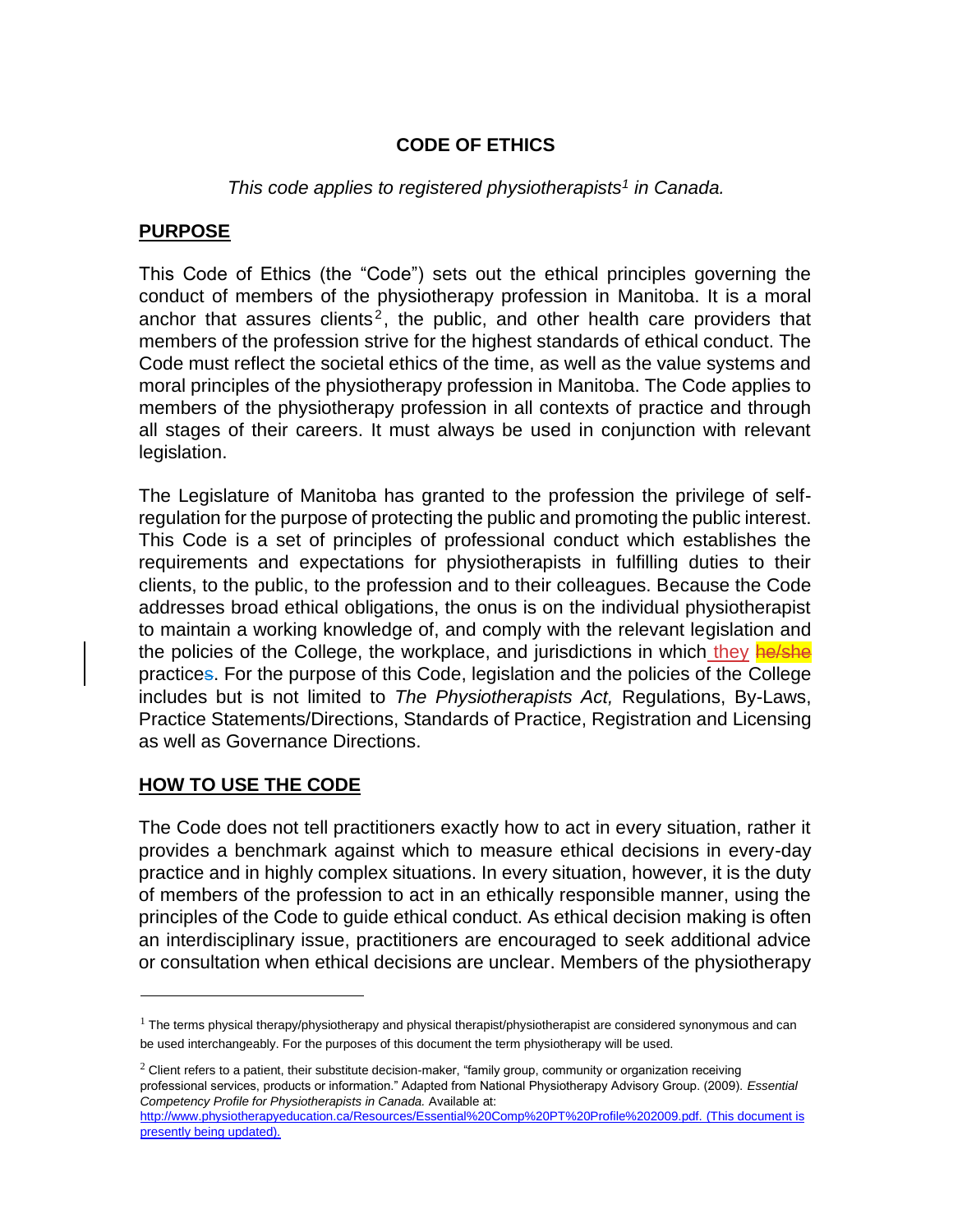#### *November 2020*

profession should be able to articulate their rationale for all ethical decisions and should take responsibility for their decision-making and actions.

### **ETHICAL PRINCIPLES AND PROFESSIONAL VALUES**

Ethical principles form the foundation of ethical conduct and provide guidance along the pathway to ethical decision-making. While there are several approaches to ethical principles, this Code uses the classical ethical principles described below as a basic guide to ethical conduct. Emphasis is on the pursuit of excellence in all professional activities, as well as the ability to act with integrity, accountability and good judgment in the best interests of the client, the public, the individual (self) and the profession.

- Respect for Autonomy states that people should be allowed to make decisions that apply to their lives and to have control over their lives as much as possible. Autonomy requires a physiotherapist to respect a client's freedom to decide for themselves and includes obtaining informed consent.
- Beneficence guides the practitioner to do what is good with respect to the welfare of the client. In physiotherapy practice, the physiotherapist should provide benefit to the client's health.
- Least Harm deals with situations in which none of the choices available are judged to be the best. In this case, a practitioner should choose to do the least harm possible and to do harm to the fewest people. For physiotherapists this may mean recommending an intervention that is the best of two alternatives even though both alternatives may have negative side effects.
- Justice requires that the actions chosen are objective and equitable to those involved. An ethical decision that relates to justice has a consistent logical basis that supports the decision. For physiotherapists, justice relates to treating people fairly and to allocating resources fairly between clients.

In addition to the ethical principles, there are several professional values that help to support ethical conduct in the profession - these are the values that underpin and motivate a member of the physiotherapy profession's efforts every day and inspire all of their actions. The key values include responsibility, excellence, trustworthiness, honesty, integrity, professionalism, citizenship, respect, dignity, communication, collaboration, advocacy, transparency, and wellbeing.

The ethical responsibilities below are described under three headings: those that apply to the client; those that apply to the public; and those that apply to the individual practitioner (self) and the profession. Ethical responsibilities are intended to serve as a guide to ethical conduct. They will not all apply all of the time nor in all situations, but they should serve as a reference to guide to sound ethical conduct and to help to prevent unethical behaviours and choices.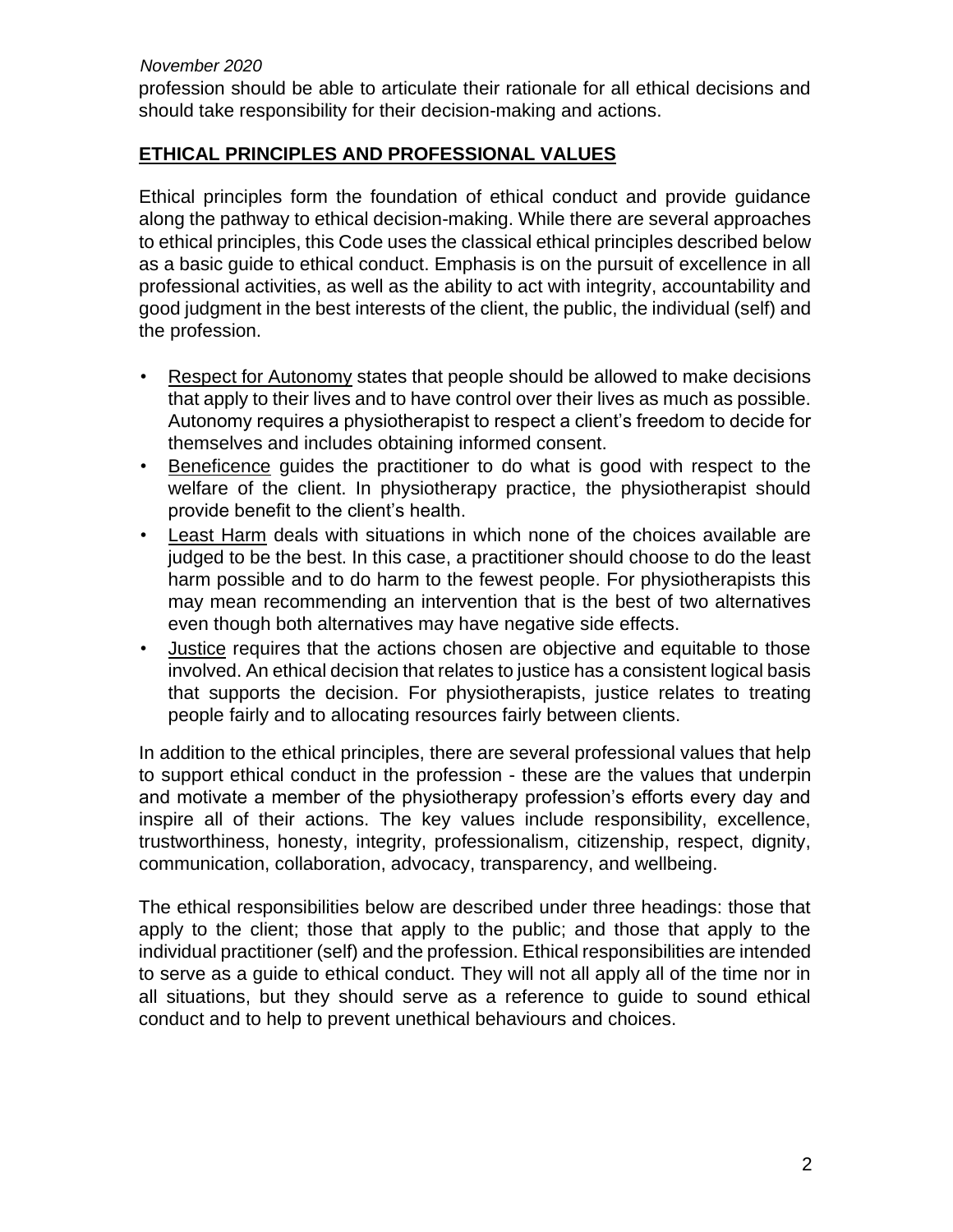# **A. RESPONSIBILITIES TO THE CLIENT**

*Members of the physiotherapy profession have an ethical responsibility to:* 

- 1. Demonstrate sensitivity toward individual clients, respecting and taking into consideration their unique rights, needs, beliefs, values, culture, goals, and environmental context.
- 2. Act in a respectful manner and do not refuse care or treatment to any client on the prohibited grounds of discrimination as specified in the Canadian Human Rights Act<sup>3</sup> as well as on the grounds of social or health status.
- 3. Work in partnership with clients to improve, support and/or sustain their health status and well-being.
- 4. Maintain professional boundaries that honour and respect the therapeutic relationship with clients.
- 5. Communicate openly, honestly and respectfully with clients at all times.
- 6. Respect the principles of informed consent including by explaining service options, risks, benefits, potential outcomes, possible consequences of refusing treatment or services, and by avoiding coercion.
- 7. Treat clients only when the diagnosis or continuation of the intervention warrants treatment and is not contraindicated.
- 8. Respect and support the autonomy of the client to participate in the management and decision-making relating their own health.
- 9. Provide an alternative treatment option through referral to another health care provider/physiotherapist if the therapeutic relationship is compromised or if the treatment required is beyond the competence and/or expertise of the member.
- 10. Respect the confidentiality, privacy, and security of client information in all forms of communication.
- 11. Use electronic communication and social media and other forms of digital technology professionally and respectfully, conforming to confidentiality guidelines.
- 12. Practice in a safe, competent, accountable and responsible manner during the provision of services.
- 13. Take all reasonable steps to prevent harm to clients. Should harm occur disclose it to the client and others as required.
- 14. Take responsibility for the client care delegated to students and other members of the health care team.
- 15. Practice collaboratively with colleagues, other health professionals and agencies for the benefit of clients.
- 16. Enhance their expertise through lifelong acquisition and refinement of knowledge, skills, abilities and professional behaviours.
- 17. Comply with the relevant legislation and the policies of the College.

<sup>3</sup> Canadian Human Rights Act (2012). Prohibited grounds of discrimination**:** For all purposes of this Act, the prohibited grounds of discrimination are race, national or ethnic origin, colour, religion, age, sex, sexual orientation, marital status, family status, disability and conviction for an offence for which a pardon has been granted or in respect of which a record suspension has been ordered. Available a[t: http://laws-lois.justice.gc.ca/eng/acts/h-6/page-1.html#h-1](http://laws-lois.justice.gc.ca/eng/acts/h-6/page-1.html#h-1)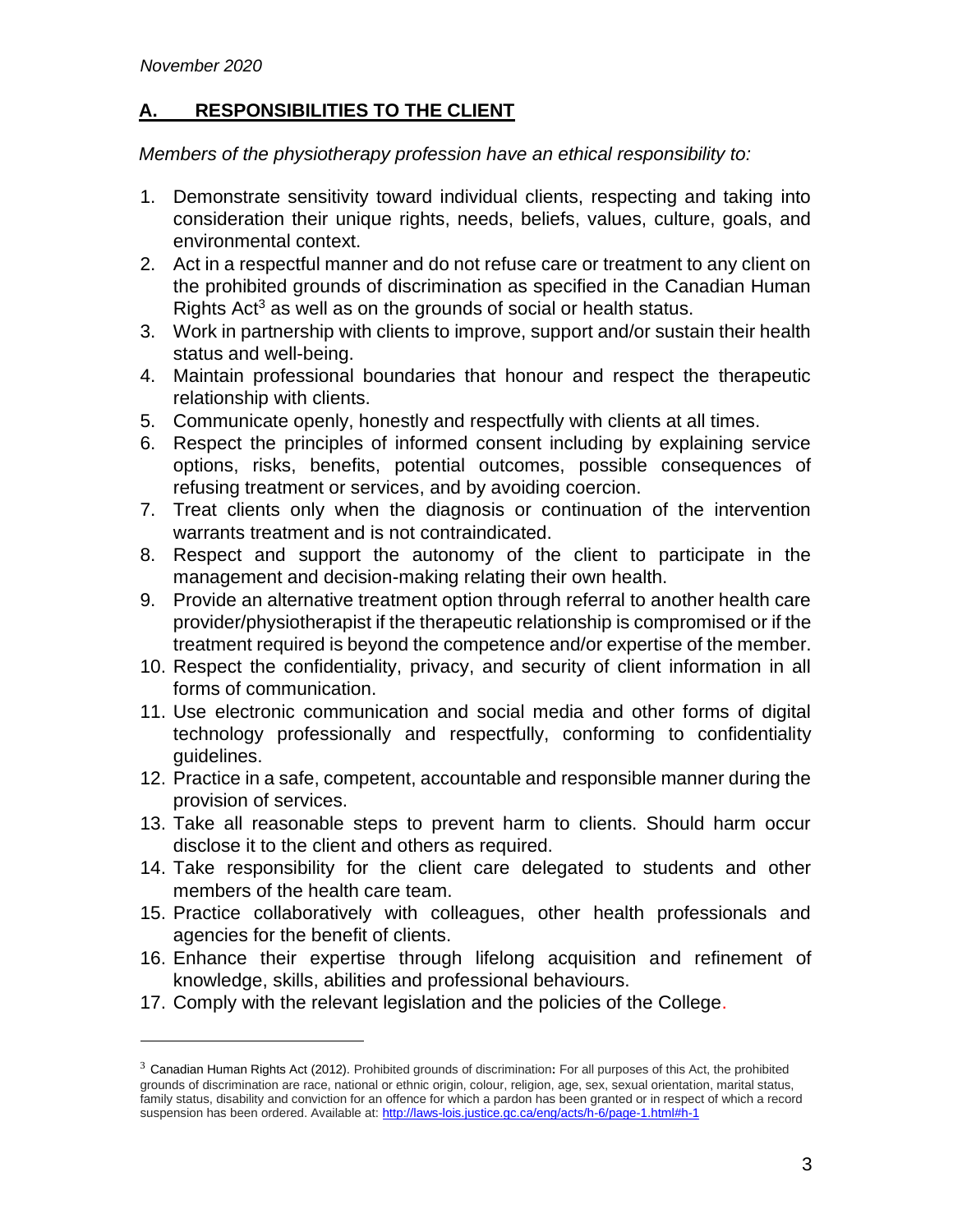*November 2020* 

18. Maintain the requisite integrity, professionalism and judgement required to provide service in accordance with relevant legislation and the policies of the College and to keep their **his/her** knowledge and skills current throughout his/her their career.

# **B. RESPONSIBILITIES TO THE PUBLIC**

*Members of the physiotherapy profession have an ethical responsibility to:* 

- 1. Conduct and present themselves with integrity and professionalism.
- 2. Respect diversity and provide care that is both culturally sensitive and appropriate.
- 3. Advocate within their capacity and context to address clients' needs and the broad determinants of health and to improve the standards of health care.
- 4. Work effectively within the health care system and manage resources responsibly.
- 5. Act transparently and with integrity in all professional and business practices including fees and billing; advertising of professional services; and real and/or perceived conflicts of interest.
- 6. Regularly assess the quality and impact of their services.
- 7. Be professionally and morally responsible for addressing incompetent, unsafe, illegal, or unethical practice of any health care provider and legally responsible for reporting conduct that puts the client at risk to the appropriate authority/ies.
- 8. Take responsibility for their own physical and mental health and refrain from practicing physiotherapy while their ability to provide appropriate and competent care is compromised.
- 9. Comply with the relevant legislation and the policies of the College and represent **him/herself**themself in a manner that contributes to the public's trust and confidence or competence in a way that is truthful and professional.
- 10.When entering into contracts with other parties related to the practice of physiotherapy, ensure that the terms or conditions under which he/she is they are- practicing do not compromise his/her their ability to deliver quality care.